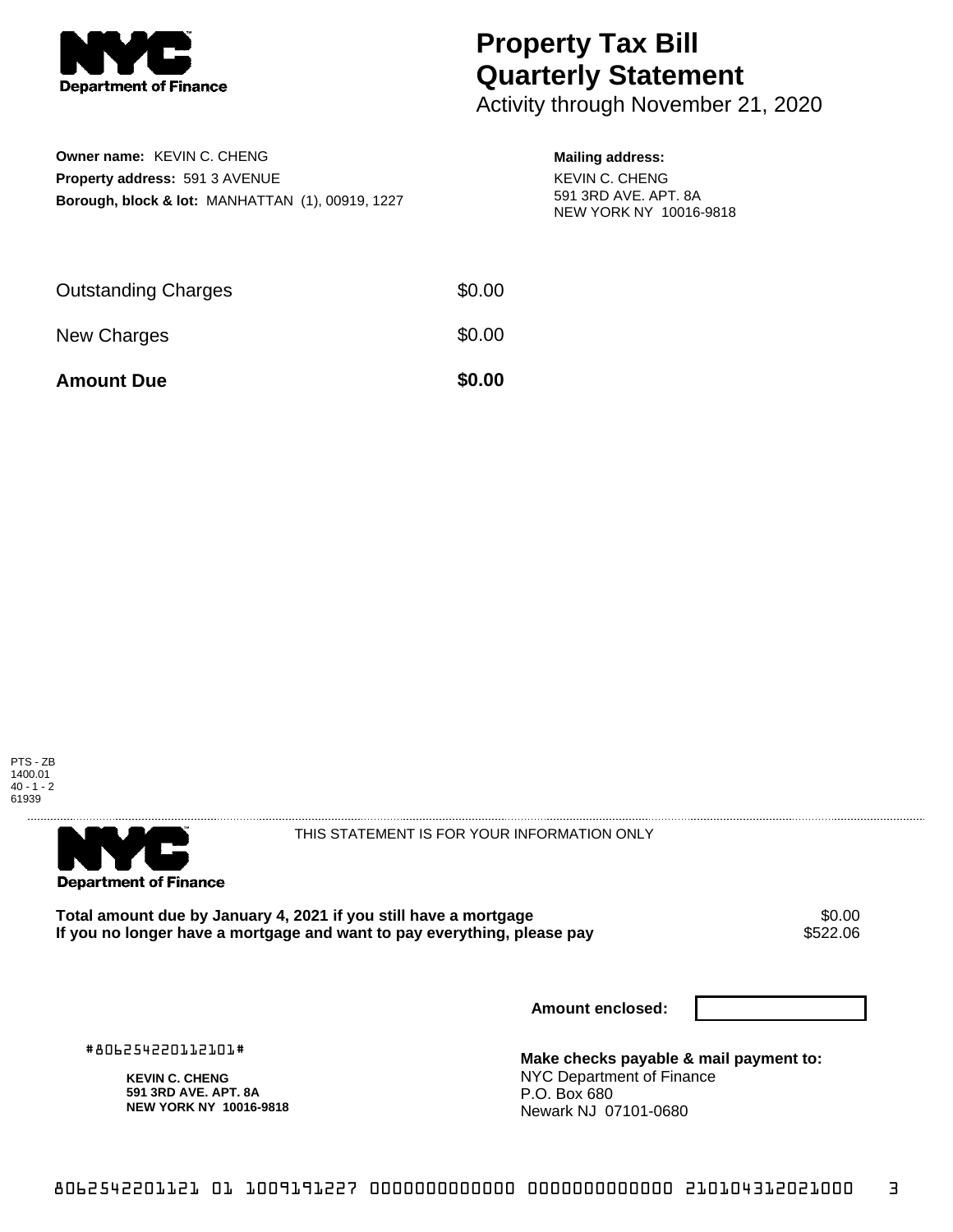

| <b>Billing Summary</b>                                 | <b>Activity Date Due Date</b> |                        | Amount                |
|--------------------------------------------------------|-------------------------------|------------------------|-----------------------|
| Outstanding charges including interest and payments    | \$0.00                        |                        |                       |
| <b>Finance-Property Tax</b><br><b>Adopted Tax Rate</b> |                               | 01/01/2021             | \$558.98<br>$$-18.46$ |
| Payment                                                | 11/04/2020                    | Chase Home Finance LLC | $$-558.98$            |
| Payment Adjusted                                       | 01/01/2021                    | Chase Home Finance LLC | \$18.46               |
| Total amount due                                       |                               |                        | \$0.00                |
| <b>Tax Year Charges Remaining</b>                      | <b>Activity Date</b>          | <b>Due Date</b>        | <b>Amount</b>         |
| <b>Finance-Property Tax</b><br><b>Adopted Tax Rate</b> |                               | 04/01/2021             | \$558.98<br>$$-18.46$ |
| Payment                                                | 11/21/2020                    | Chase Home Finance LLC | $$-18.46$             |
| Total tax year charges remaining                       |                               |                        | \$522.06              |
| <b>Overpayments/Credits</b>                            | <b>Activity Date</b>          | <b>Due Date</b>        | <b>Amount</b>         |
| <b>Credit Balance</b>                                  |                               | 10/28/2020             | $$-18.46$             |
| <b>Credit Applied</b>                                  | 11/21/2020                    |                        | \$18.46               |
|                                                        |                               | Total credit applied   | \$18.46               |
| Total overpayments/credits remaining on account        |                               |                        | \$0.00                |

## **Home banking payment instructions:**

- 1. **Log** into your bank or online bill pay website.
- 2. **Add** the new payee: NYC DOF Property Tax. Enter your account number, which is your boro, block and lot, as it appears here: 1-00919-1227 . You may also need to enter the address for the Department of Finance. The address is P.O. Box 680, Newark NJ 07101-0680.
- 3. **Schedule** your online payment using your checking or savings account.

## **Did Your Mailing Address Change?** If so, please visit us at **nyc.gov/changemailingaddress** or call **311.**

When you provide a check as payment, you authorize us either to use information from your check to make a one-time electronic fund transfer from your account or to process the payment as a check transaction.